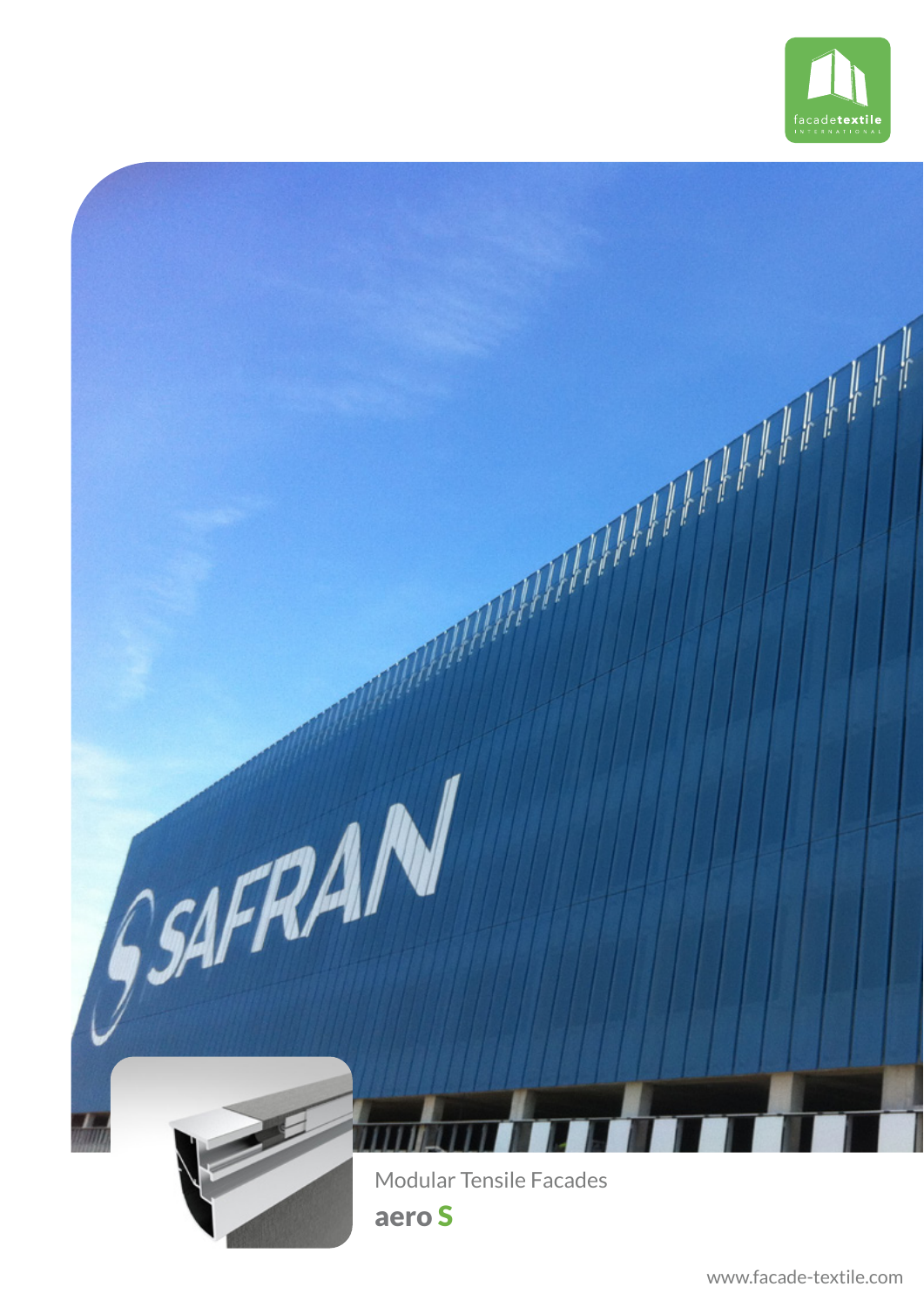





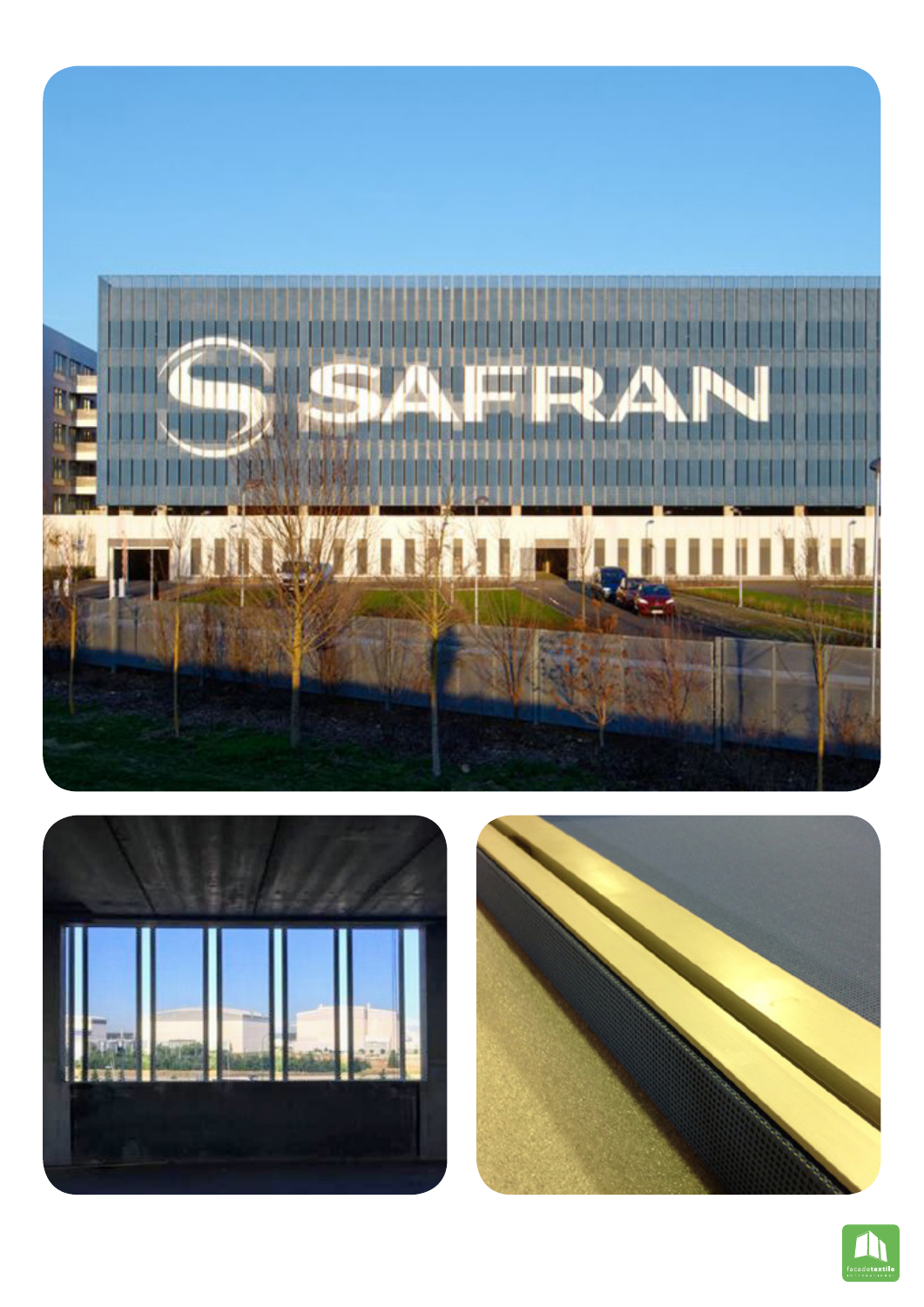# aero S

Aero S profile was first used to bring Safran's car park facades to life. It was designed in close cooperation with architecture firm Wilmote & Associés, to meet their vision for an elegant, modular and ventilated facade.

Aero S embodies FTI know-how and expertise, doubles-down on our renowned versatility, reliability and robustness, and integrates new design-enabled features, such as self-cleaning capabilities and invisible front framing.

#### AN EFFICIENT, FLEXIBLE AND VENTILATED TEXTILE FACADE

#### $\overline{\bullet}$  Thermals :

Associated with Serge Ferrari's Frontside View 381 membrane, the textile facade blocks up to 78% of solar heat.

#### Resistance :

Laboratory test results show a breakout resistance at up to 4.2 T ml. Hence, the Aero A solution becomes one of the most resistant systems on the market.

Its effectiveness has already been proven by resisting to Hurricane Irma in 2017, as our Miami installations emerged unscathed.

#### Large-Format :

Aero S is the perfect solution for modular and/or repetitive frames. Its technical specifications enable up to 20 m2 tensioned frames.

#### A SIMPLE CONSTRUCTIVE SYSTEM

#### • Technique :

With only 8 involved elements, including the membrane, you can give birth to all the designs that you have in mind.

FTI's tensioning system does not require any membrane sewing or welding. From the membrane to the frame, there's only one step.

Aero S profile is equipped with a technical channel that accommodates M12 square nuts, which are used as sliding attachment points, allowing different fixation possibilities.

#### Tooling :

Soft-impact Mallet + FTI tightening tool + Basic Tooling.

#### AN AESTHETICALLY-PLEASING LIGHTWEIGHT FACADE

#### $\triangleleft$  Superior finishing quality :

A clean-looking tensile facade from the inside as well as from the outside.

With a membrane that completely wraps the Aero S profile, the frame disappears totally from the external visual field.

Aero S was the first profile in the Aero range to receive a reinforcement system with no visible fixations.

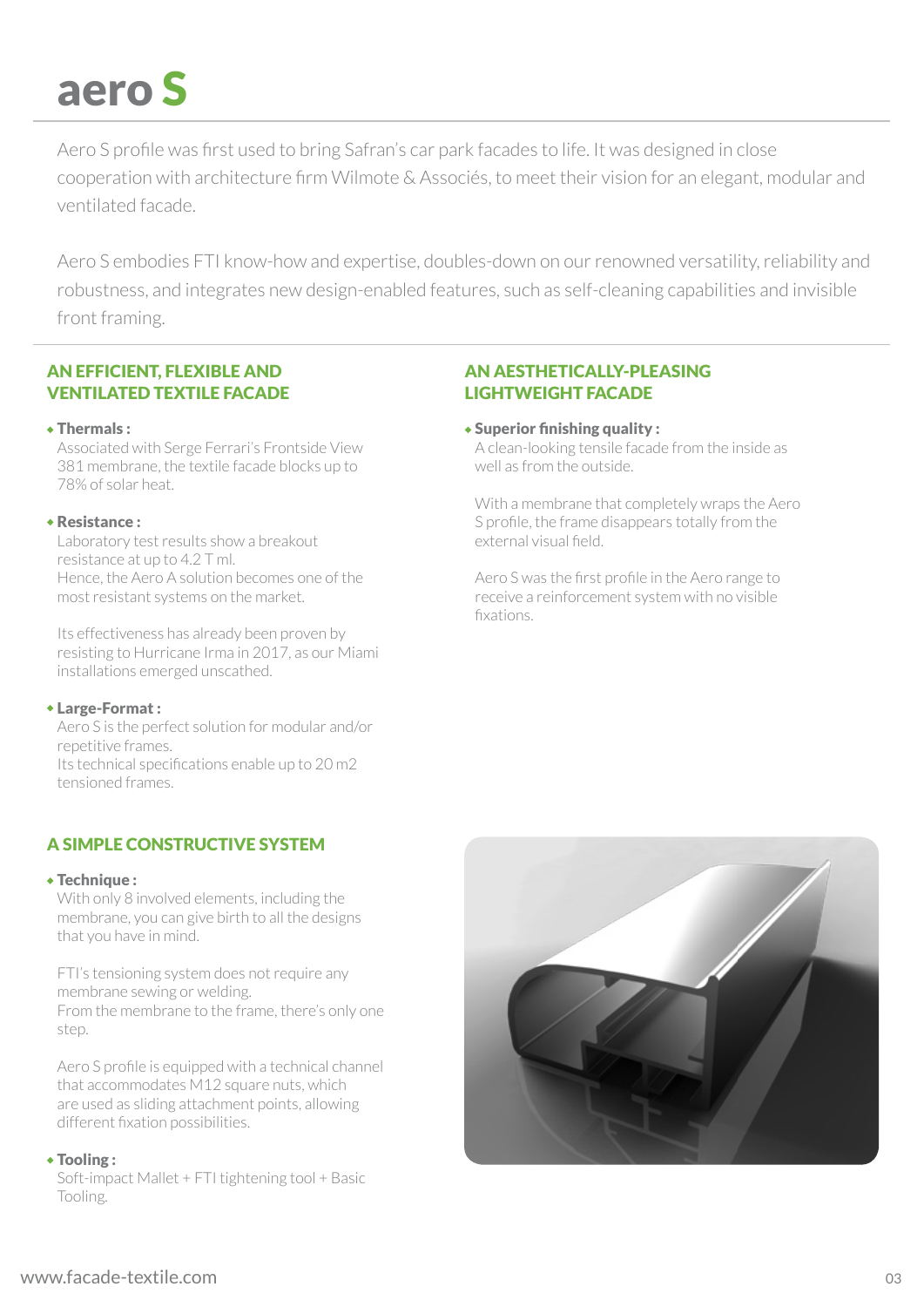### aero S

















**FACADES**



Scale 1:1

炆

**PATENTED SYSTEM**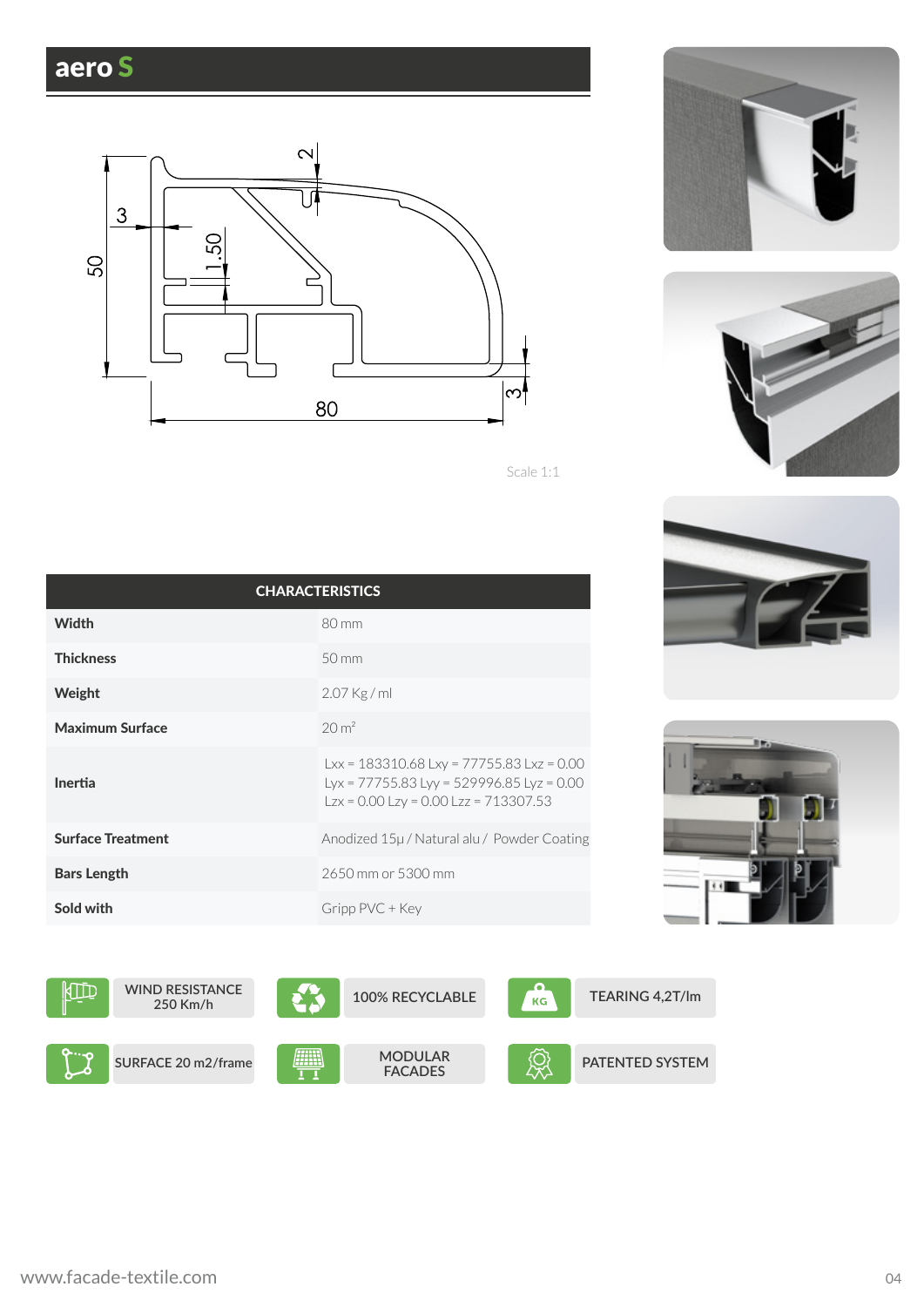## aero S accessories